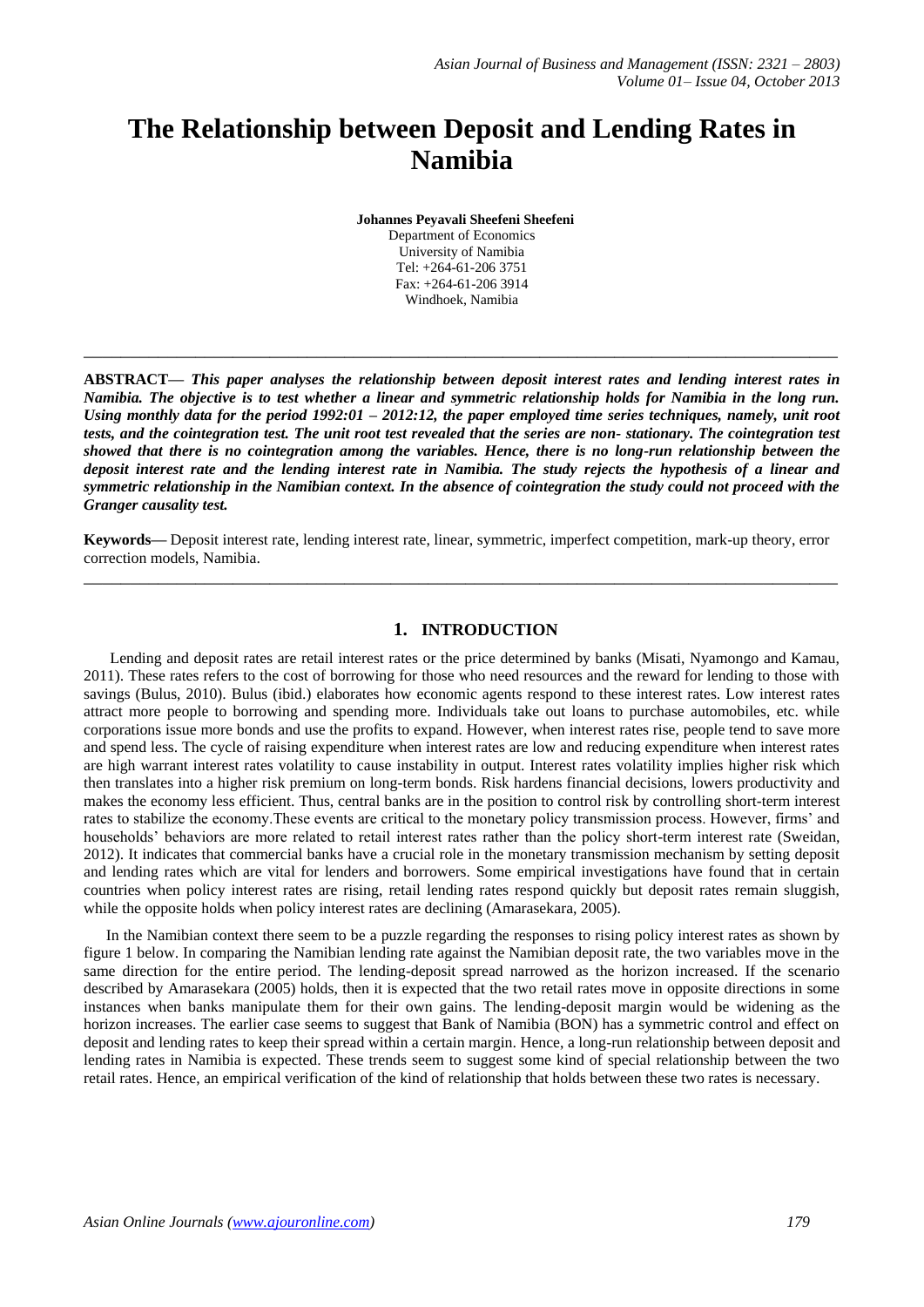

#### **Figure 1:** Namibia's Lending Rate (LR) and Deposit Rate (DR)

The article is organized as follows: the next section presents a literature review. Section 3 discusses the methodology. The empirical analysis and results are presented in section 4. Section 5 concludes the study.

# **2. LITERATURE REVIEW**

# *2.1 Theoretical Literature*

It is widely acknowledged that banks are part and parcel of any national monetary policy transmission mechanism (Nguyen, Islam and Ali, 2010). The implementation of monetary policy has direct effects on the spread set as well as the relationship between the operations and the levels of profitability of banks. This process of monetary policy transmission constitutes both a credit channel and a money channel, with the former affecting the lending rate and the latter affecting the deposit rate (Chang and Su, 2010). On the relationship between lending rates and deposit rates, Thompson (2006) theorizes that banks set their lending rates as some markup or premium relative to their deposit rates. However, if the financial market perceives such a mark-up as too high or too low, the marketplace will castigate the banking industry to adjust back to some "normal" or equilibrium spread. Neumark and Sharpe (1992) share similar sentiments about lendingdeposit rate adjustments by taking a slightly different view that banks in more concentrated markets adjust deposit rates and lending rates at different speeds, which enables them to extract more surpluses from the consumers.

The preceding argument stems from the pre-assumption that banks operate under imperfect competition on markets for loans and deposits. Hence, it is argued that assuming perfect competition in the banking sector is not appropriate because of important barriers to entry, product differentiation, etc. (Freixas and Rochet, 1997 and Hannan and Berger, 1991). So, to a certain extent, banks have some power in price setting for these products, or are assumed to follow a markup pricing rule (Hofmann and Mizen, 2004 and Winker, 1999). For instance, the rates on loans granted may depend on the cost of raising deposits rather than issuing securities. This means that such a deposit-based funding of loan activities could suggest that retail bank rates remain less responsive to market conditions once deposit rates are accounted for. On the contrary, in the case of specialised banks without branches, collecting deposits would set their retail loan rates on the basis of their market-based funding (de Bondt, Mojon and Valla, 2002).

In relation to the mark-up theory, studies measuring banking activity, productivity and efficiency interrogate whether deposits are inputs or outputs in the production process of a banking firm. The asset or intermediation approach argues that deposits are inputs to loan-making (Burgstaller, 2005). However, the production or service provision approach contends that from a customer's point of view the role of deposits as a service to the banks' customers is considered as outputs. This stems from the production or service provision approach (Mlima and Hjalmarsson, 2002).

Rosen (2002) and Calem and Mester (1995) theorized the lending-deposit rates relationship from the consumer perspective particularly, based on the characteristics of the consumers. That is, the greater the proportion of unsophisticated consumers relative to sophisticated consumers (better known as customer reaction hypothesis) in the market, the greater the ability of banks to adjust interest rates to their advantage echoing Neuman and Sharpe's (1992) conclusion. This behavior by the bank is due to the presence of the potential search and switching costs. However, Stiglitz and Weiss (1981) argue that banks operating in the environment with a high rate may fear a negative reaction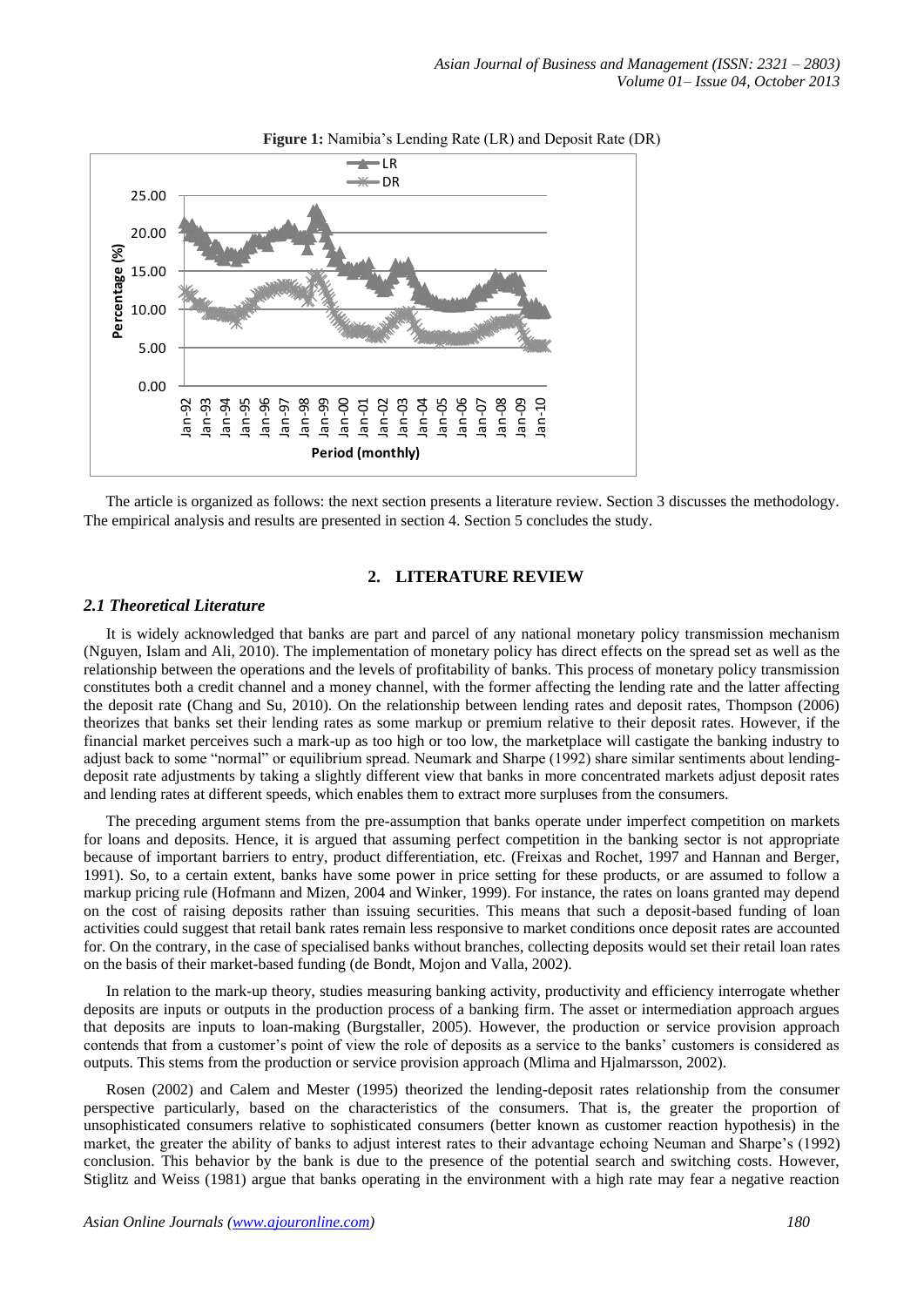from customers in response to lending rate increases. Thus, the presence of asymmetric information may create an adverse selection problem in lending markets because the higher interest rates tend to attract riskier borrowers. There will be expected costs to the banks resultant from not raising the lending rates, when their marginal cost of fund increases. The costs will discourage the higher risk customers to borrow. Hence, the adjustment of lending rates upward is slow when the deposit rates increase.

#### *2.2 Empirical Literature*

Having reviewed the theoretical literature regarding lending-deposit rate relationship, it is now appropriate to explore existing findings and experiences with regard to this relationship. There are various studies that have examined the relationship between lending rates and deposit rates. Among these studies is that of Bellando and Lavigne (1992), who conducted an empirical investigation between deposit rates and lending rates in four European countries (Germany, Great Britain, Italy and Spain), where there are no ceilings on deposit rates. The study employed the Granger-causality test. The study demonstrated that the causality depends on the degree of interbank competition. For example, a highly competitive deposit market leads to a one-way causality from deposit rates to lending rates, whereas an oligopolistion behavior on the deposit market weakens the causal relationship which may even be reversed. The Spanish case shows that, at least in the short run, increasing competition in the deposit market strengthens the causality from deposit rates to lending rates.

Ewing et al.'s (1998) study showed that the equilibrium spread between the lending rate and the deposit rate certificate is stationary, which implies that the spread returns to its long-run equilibrium position following a shock. Therefore, if banks have market power, they could realize profits higher than usual or abnormal profits. Similarly, Burgstaller (2005) also examined the relationship between the lending rate and deposit rate in Austria for the period March 1995 to June 2003. This study employed Granger-non causality in a vector autoregression framework. In particular, the study followed Toda and Yamamoto (1995) in adding one augmenting lag to the dynamic structure, which is not used by the test but enables valid Granger-noncausality inference to be conducted in models that contain unit roots. The results showed that lending rate responses to deposit rate changes are insignificant for the months after the shock. Deposit rates have no predictive content for lending rates beyond that of market interest rates. The study concluded that the results tend to support that deposits are to be classified as outputs of banks' production process. In other words, this is considered as additional evidence of deposits being outputs in bank production.

Nguyen, Islam and Ali (2010) studied the relationship between the lending rate and the deposit rate in Bangladesh. The study utilizes monthly data for the period 1997:2 to 2010:2 focusing mostly on the post-reform period. An asymmetric error-correction model was estimated to examine short-run and long-run dynamics. The results reveal that the lending rate and the deposit rate affect the movement of each other. The results further suggest that the lending rate adjusts to the long-run equilibrium faster when a shock narrows compared to when it widens the basis. On the contrary, the deposit rate only responds when the basis is widening but not when it is narrowing.

Chang and Su (2010) examined the relationship between the lending rate and the deposit rate in Eastern Europe. In this study, asymmetric error-correction models were estimated to describe the dynamic adjustments to the lendingdeposit spreads, particularly the study employed threshold models by Enders and Granger (1998) and Enders and Siklos (2001). The data used in this study are monthly observations on the lending rate (LR), and the 1-month certificate of the deposit rate (DR) from 1998 to 2007. The results reveal that there are indeed such long-run non-linear cointegration relationships between the lending and deposit rates. In the same manner Chang, Chen, Su, Zhu and Liu (2011) used a non-parametric rank test proposed by Breitung (2001), in order to determine whether any non-linear long-run equilibrium relationship exists between the lending and deposit rates of G8 countries. The study further adopted a Threshold Error-Correction Model (TECM) to determine whether a similar relationship is discernible possibly non-linear functions of the lending and deposit rates. Monthly observations for the period covering 1998 to 2009 were used for these estimations. The findings showed that there are indeed long-run non-linear cointegration relationships between the lending and deposit rates and successfully capture the dynamic adjustment in G8 countries.

Eita (2012) investigated the determinants of the interest rate spread in Namibia for the period 1996-2010 using cointegrated vector autoregression (VAR) or multivariate cointegration methods. The investigation reveals that the interest rate spread in Namibia is determined by Treasury bill rate, inflation rate, the size of the economy, financial deepening, bank rate or discount rate and exchange rate volatility. Treasury bill rate, inflation rate and bank rate are associated with an increase in interest rate spread. The size of the economy and financial deepening are associated with a decrease in interest rate spread.

There are lessons to be learned from both theoretical and empirical literature. First, the mark-up theory appears to be dominant. Secondly, studies yield mixed results due to the fact that different methodologies and techniques have been applied. There are two strands. One strand follows a traditional approach where it is assumed that the spread variables, such as the lending-deposit spread, are linear and symmetric. Hence, the variables used in such studies have tended to be linear. Under that assumption the usual techniques of causality and error correction can be used. The other strand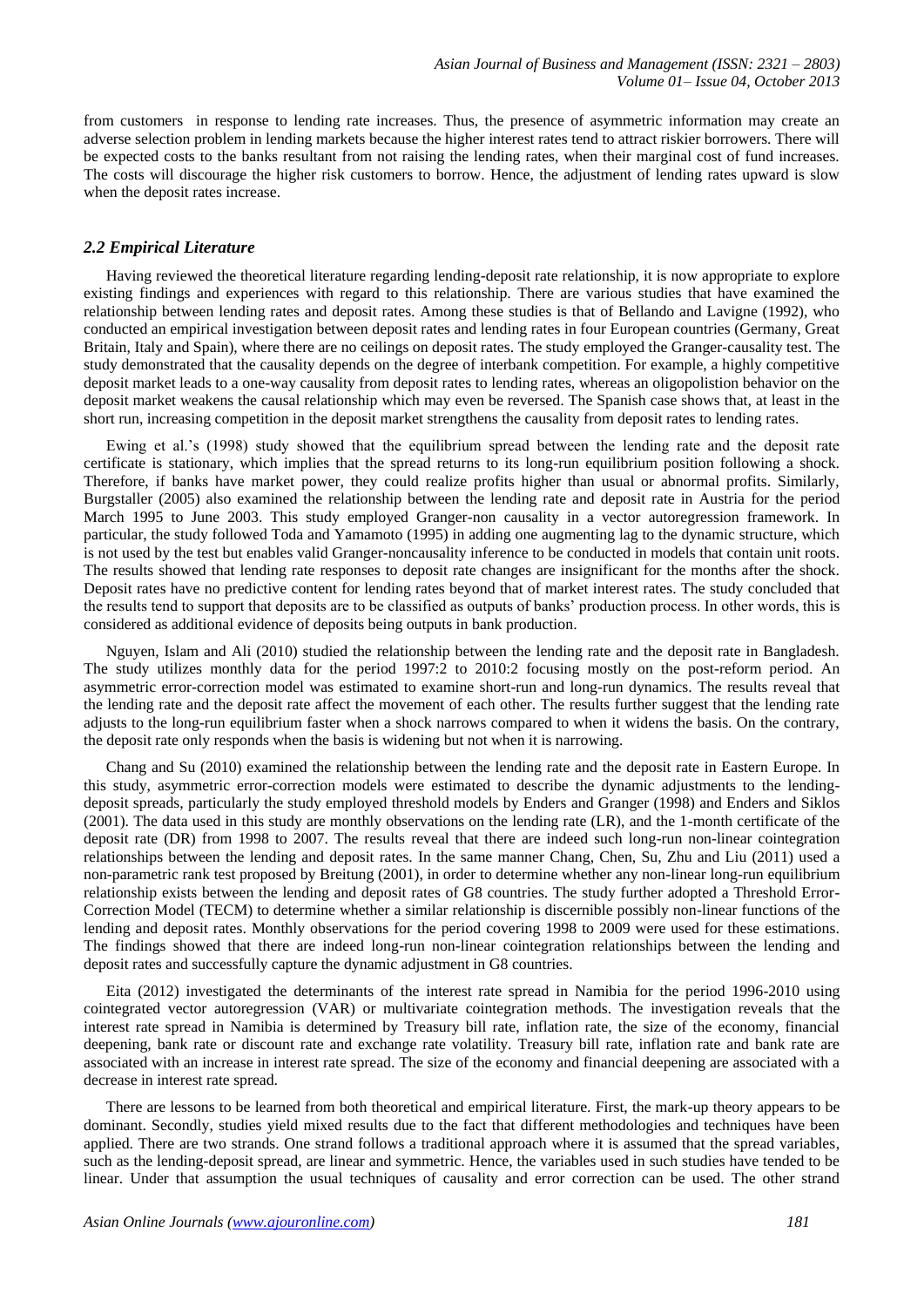assumes that the variables are non-linear and the adjustment process is asymmetric. Hence, with this assumption, other techniques such as threshold vector autoregression (T-VAR) or threshold vector error correction (T-VAR) etc. were applied. It is important at this stage to point out that results that do not conform to a particular strand do not necessarily imply that the methodology used is wrong. Experience has taught us that different techniques are bound to produce different results at times.

In the case of Namibia, the literature on the relationship between the lending rate and the deposit rate is very limited. The study that comes close to this topic is that by Eita (2012). Although this study does not directly study the relationship between the two variables, it gives an insight into the factors that play a role in widening or narrowing the gap between these two variables. For instance, financial deepening is said to increase interbank competition and subsequently reduce the interest rate spread. This is in line with the proposition that banks operate under imperfect competition on markets for loans and deposits. It is against this background that a study in the context of one of the strands described above is necessary

## **3. METHODOLOGY**

#### *3.1 Econometric Framework and Model Specification*

This study follows a traditional approach where it is assumed that the spread variables, such as the lending-deposit spread, are linear and symmetric. Under that assumption the usual techniques of causality and error correction can be used. This study will ascertain the existence of such a relationship by implementing the following three-step procedure:

(1) Testing for unit root to determine the order of integration for two variables by employing any of the following tests: the Augmented Dickey-Fuller (ADF), Philips and Peron (PP) and Kwiatkowski-Phillips-Schmidt-Shin (KPSS) modified Dickey-Fuller (DF) test, based on generalised least squares (GLS) detrending series (commonly called the DF-GLS test) and the Ng and Perron tests for unit root.

(2) Testing for cointegration to determine if there is cointegration relationship among the variables. This can be established by applying either the Engle-Granger test, the cointegrating regression Durbin-Watson (CRDW) test and the Johansen cointegration can be applied in this respect.

(3) Granger-causality. That is if there is cointegration there should be Granger-causality in at least one direction.

## *3.2 Data and Data Sources*

This study used monthly time-series data covering the period 1992:01-2012:12. The variables included are interest rates: deposit rates and lending rates. The data series were obtained from various issues of Bank of Namibia's Quarterly Bulletins and Annual Reports.

## **4. EMPIRICAL ANALYSIS AND RESULTS**

# *4.1 Unit Root Tests*

In testing for unit root the Augmented Dickey-Fuller (ADF), Phillips-Perron (PP) and Kwiatkowski-Phillips-Schmidt-Shin (KPSS) tests are applied. The KPSS was added as confirmatory tests due to the fact that the ADF and PP statistic has limitations of lower power and successive or persistent unit roots respectively. They tend to under-reject the null hypothesis of unit roots. The results of the unit root test in levels are presented in Table 1.

| <b>Variabl</b>    | Model                |               |               | ADF               | <b>PP</b>         | Order of    |
|-------------------|----------------------|---------------|---------------|-------------------|-------------------|-------------|
| e                 | <b>Specification</b> | <b>ADF</b>    | <b>PP</b>     |                   |                   | integration |
|                   |                      |               |               | <b>First</b>      | <b>First</b>      |             |
|                   |                      | <b>Levels</b> | <b>Levels</b> | <b>Difference</b> | <b>Difference</b> |             |
|                   | Intercept and trend  | $-2.53$       | $-2.53$       | $-21.02**$        | $-20.39**$        |             |
| $lnLR_t$          | Intercept            | $-0.53$       | $-0.80$       | $-21.05**$        | $-20.42**$        |             |
|                   | Intercept and trend  | $-2.09$       | $-2.19$       | $-8.17**$         | $-14.51**$        |             |
| lnDR <sub>t</sub> | Intercept            | $-0.72$       | $-0.87$       | $-8.17**$         | $-14.52**$        |             |

|  |  |  |  | <b>Table 1:</b> Unit root tests: ADF and PP in levels and first differences |
|--|--|--|--|-----------------------------------------------------------------------------|
|--|--|--|--|-----------------------------------------------------------------------------|

*Source: Author's compilation and values obtained from Eviews. Notes: \*\* means the rejection of the null hypothesis at 5%.*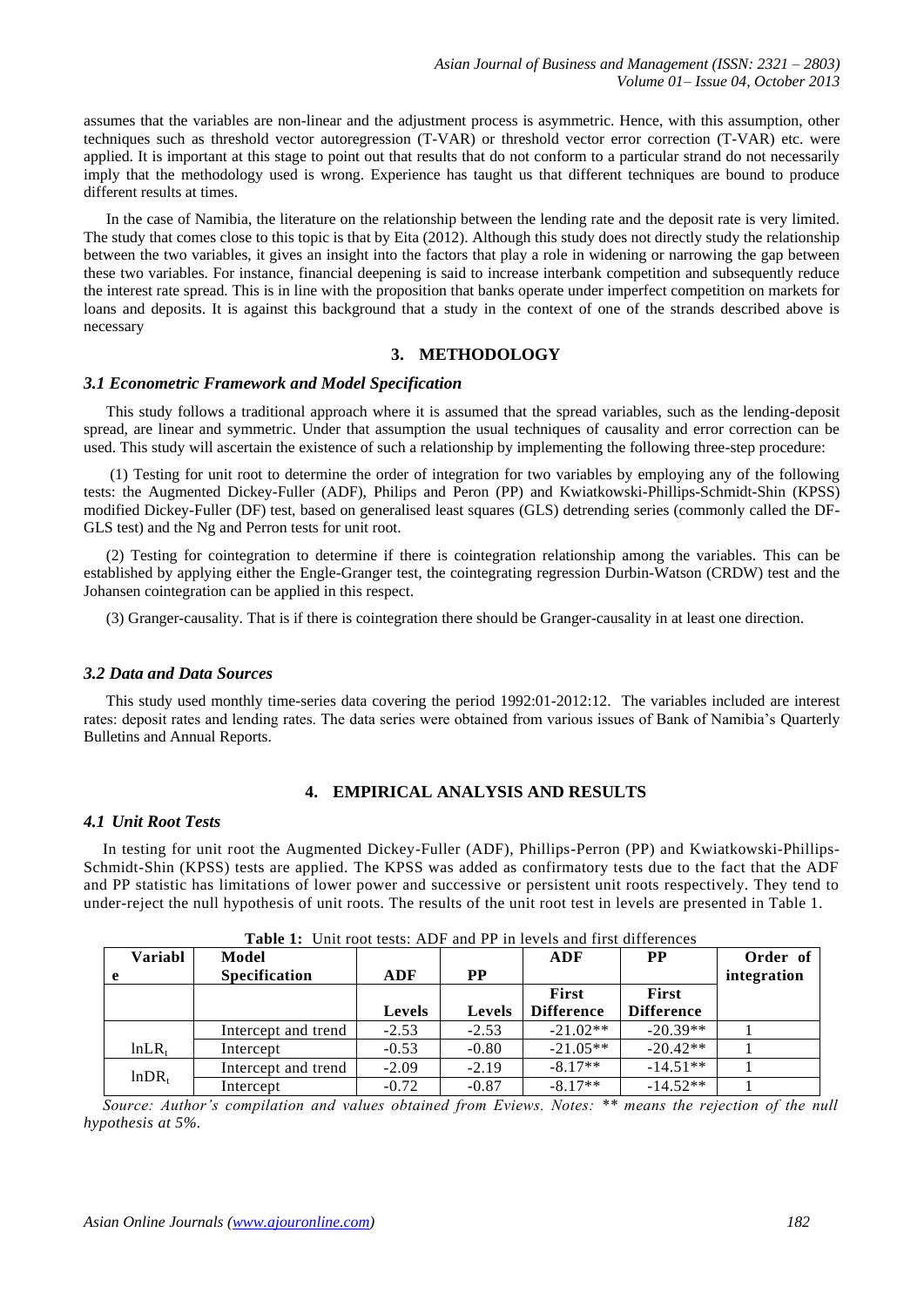Table 1 shows that the series were found to be non-stationary in level form. After differencing data the unit root test shows that the series became stationary. This is also confirmed by the KPSS test as the results show in table 2 below.

| <b>Variable</b>   | Model<br><b>Specification</b> | <b>KPSS</b>   |                            |                         |
|-------------------|-------------------------------|---------------|----------------------------|-------------------------|
|                   |                               | <b>Levels</b> | First<br><b>Difference</b> | Order of<br>integration |
|                   | Intercept and trend           | 0.15          | $0.05**$                   |                         |
| lnIR <sub>t</sub> | Intercept                     | 1.34          | $0.05**$                   |                         |
| lnCP <sub>t</sub> | Intercept and trend           | $0.12**$      | $0.05**$                   |                         |
|                   | Intercept                     | 0.58          | $0.05**$                   |                         |

**Table 2:** Unit root tests: KPSS in levels and differences

*Source: Author's compilation and values obtained from Eviews Notes: (a) at 5% the critical value 0.15 (intercept and trend. 0.46(intercept) for all variables. (b)\*\* implies rejection of the null hypothesis at 5%.* 

## *4.2 Testing for Cointegration*

Table 3 presents the results for the Johansen cointegration test based on trace and maximum eigen value test statistics. The results for both the maximum eigen values and trace test statistic reveal that there are no cointegration equations, because the test statistics are less than the critical values hence, accepting the null hypothesis of no cointegrating variables.

**Table 3:** Johansen Cointegration Test Based on Trace and Maximum Eigen Values of the Stochastic Matrix

| <b>Maximum Eigen Test</b> |              |       | <b>Trace Test</b> |              |              |       |          |
|---------------------------|--------------|-------|-------------------|--------------|--------------|-------|----------|
| $H_0:rank$                | $H_a$ : rank | Stati | 95%               | $H_0$ : rank | $H_a$ : rank | Stati | 95%      |
| $= r$                     | = r          | stic  | Critical          | $= r$        | $= r$        | stic  | Critical |
|                           |              |       | Value             |              |              |       | Value    |
| $r = 0$                   | $r = 1$      | 7.82  | 14.26             | $r = 0$      | $r>=1$       | 8.85  | 15.49    |
| $r \leq 1$                | $r = 2$      | .02   | 3.84              | $r \leq 1$   | $r \geq 2$   | 1.02  | 3.84     |

*Source: Author's compilation using Eviews.* 

*Note: Trace tests and Max-eigenvalue indicate no cointegrating equations at the 0.05 level.* 

Since there is no cointegration among the variable, it implies that the long run relationship between deposit interest rate and lending interest rate is non-existent. This also suggests that the assumption of linear and symmetric does not hold in the case of Namibia. Moreover, these variables may not be causally related at least in one direction. Hence, there is no need to conduct the Granger-causality test. One can safely conclude that there is no causality between the lending rate and the deposit rate in the Namibian context.

## **5. CONCLUSIONS**

The study looked at whether Bank of Namibia (BON) has a symmetric control and effect on deposit and lending rates to keep their spread within a certain margin. This was done by testing whether there is a long-run relationship between deposit and lending rates in Namibia. The study utilized the following techniques, unit root, cointegration and Grangercausality on monthly data for the period 1992:01 to 2012:12. The study shows that there is no cointegration among the variables, implying that the long-run relationship between the deposit interest rate and lending interest rate is nonexistent. This also suggests that Bank of Namibia does not have symmetric control on the two variables and there is also no linear relationship between them. In the absence of cointegration, one can safely conclude that there is no causality between the lending rate and deposit rate in the Namibian context.

## **6. REFERENCES**

[1] Amarasekara, C. (2005). Interest rate pass-through in SriLanka. Staff Studies, 35(1/2), 1-32.

[2] Bellando, R. & Lavigne, A. (1992). Lending rates and deposit rates in Europe : A Granger causality test. Revue économique, 43(2), 383-403.

[3] BON. (1992 -2012). Annual Reports. Windhoek.

[4] BON. (1992 – 2012). Quarterly Bulletins. Windhoek.